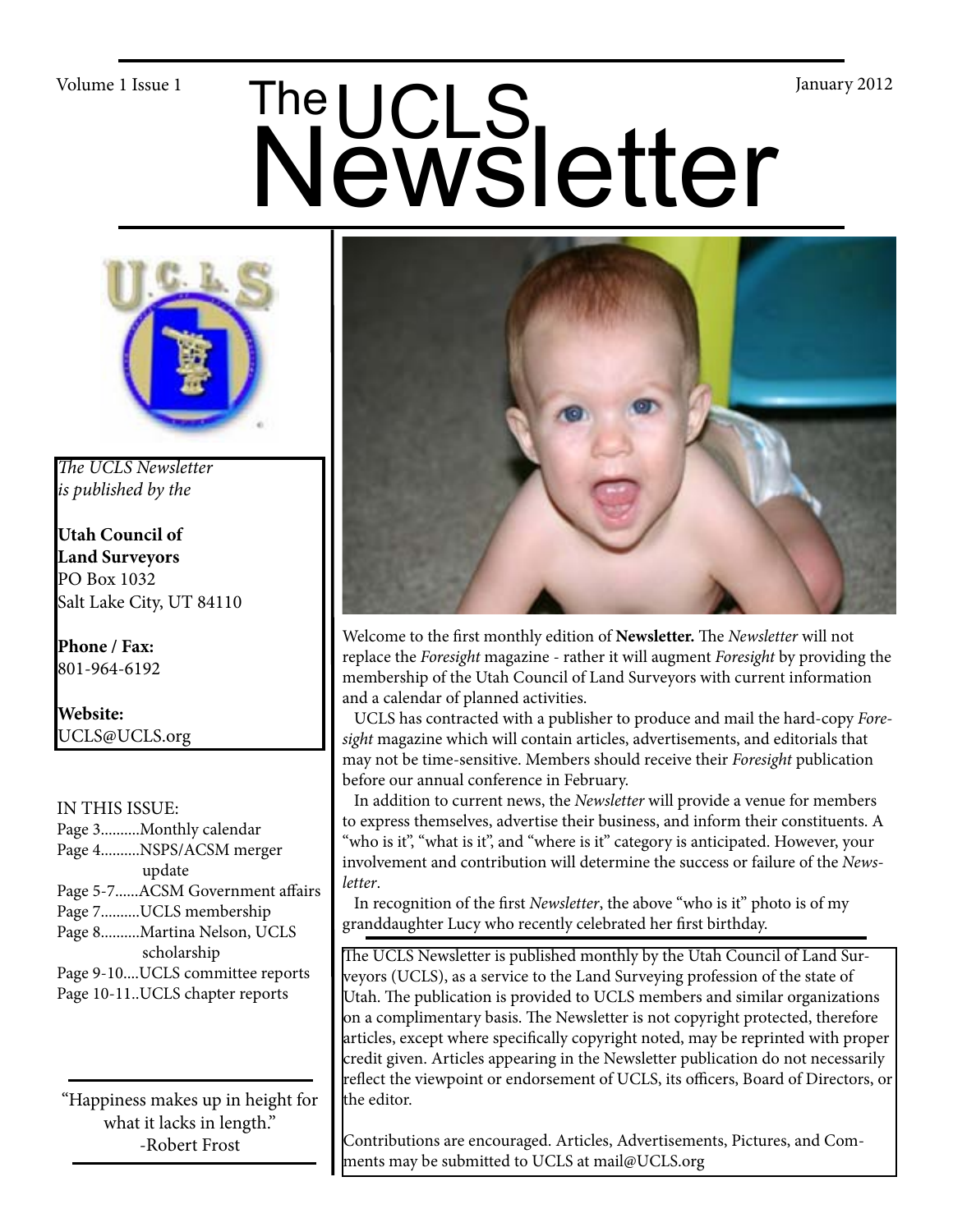# Utah Council of Land Surveyors Executive Board and Committees

#### **UCLS Executive Board 2012**

#### **State Chair**

Michael W. Nadeau 5226 W. Ashland Rose Dr. Herriman, UT 84065 (801) 569-1315 mnadeau@merid-eng.com

#### **State Chair Elect**

Brad Mortensen 3268 S. 930 W. Syracuse, UT 84075 (801) 363-5605 bmortensen@classoc.com

#### **Past State Chair**

Jerry Allred PO Box 605 Duchesne, UT 84021 (435) 738-5352 jdallred@ubtanet.com

#### **NSPS Governor**

Steven Keisel 604 S. Blossom Circle Fruit Heights, UT 84037 (801) 468-2043

#### **West Fed Representative**

Ronald Whitehead 1801 N. Wittwer Lane Santa Clara, UT 84765 (435) 634-5780 ronw@washco.state.ut.us

#### **Book Cliffs Chapter President**

David Bronson PO Box 416 Monticello, UT 84535 (435) 587-3234 dabronson@sanjuancounty.org

# **Book Cliffs Chapter Representative**

David Kay 85 S. 200 E. Vernal, UT 84078 (435) 789-1017 dkay@uintahgroup.com

#### **Color Country President**

Scott Bishop 1593 W. Southern Homestead Blvd. Enoch, UT 84721 (801) 369-3221 sbishop@horrocks.com

#### **Color Country Chapter Representative**

Kenneth Hamblin 59 N. 2120 E. Circle St. George, UT 84790 (435) 673-3075 khamblin@infowest.com

#### **Golden Spike President**

David K. Balling 198 E. Shadowbrook Lane Kaysville, UT 84037 (801) 295-7237 dkballing@msn.com

#### **Golden Spike Chapter Representative**

Dallas Buttars 4646 S. 3500 W. Suite 300 West Haven, UT 84401 (801) 731-4075 isurveying@aol.com

#### **Salt Lake President**

Mike Withers 8886 S. 2700 W. West Jordan, UT 84088 (801) 243-2671 thecornerfinder@gmail.com

#### **Salt Lake Chapter Representative** Jeff Searle 1975 W. 6440 S. West Jordan, UT 84084 (801) 569-1315 jsearle@merid-eng.com

**Timpanogos President** Gary Ratcliff 695 N. 100 W. Springville, UT 84663 (801) 851-8669 gary.ucpw@utah.gov

**Timpanogos Chapter Representative** Dan Knowlden Jr. 563 N. 1420 E. Spanish Fork, UT 84660 (801) 955-5606 danjr@epiceng.net

#### **Administrative Secretary**

Susan Merrill PO Box 1032 Salt Lake City, UT 84110 (801) 964-6192 www.srmerrill@ucls.org

#### **Chapter Vice Presidents:**

Salt Lake Steve Dale Timpanogos Alan Sibson

Book Cliffs Sam Cantrell Color Country Arthur LeBaron Golden Spike Matthew Murdock

#### **Chapter Secretary/Treasurer**

Book Cliffs Arneldon Davis Color Country Roger Bundy Golden Spike Doug Graham Salt Lake David Mortensen Timpanogos Dan Knowlden Sr.

#### **Committees & Committee Chairs**

**Legislation** Dale Robinson drobinson@sunrise-eng.com **Education** Gary Christensen gary@gc-surveying.com **Publication** Steve Keisel svkeisel@gmail.com **Standards & Ethics** Matt Clark mclark@co.tooele.ut.us **Public relation/Membership** James Couts james.couts@ecislc.com **Testing** Von Hill vrhill@hillargyle.com **Workshop & Convention** Scott Bishop sbishop@horrocks.com **Historical** Kevin Bishop kevin.oakhills@gmail.com **Construction Survey** Jerron Atkin jerron.atkin@crsengineers.com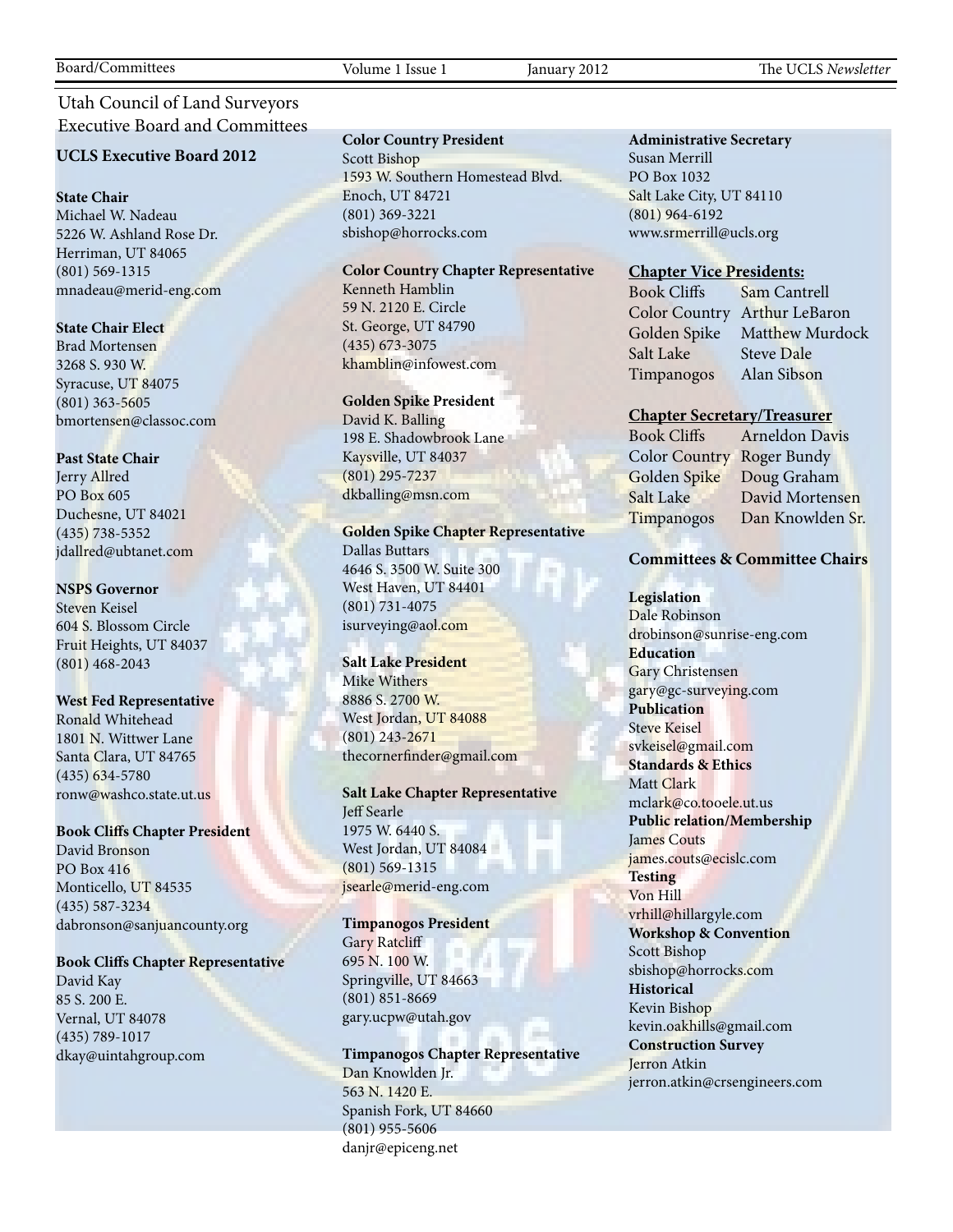

**January 2012** 



| Sunday    | Monday         | Tuesday        | Wednesday      | Thursday                                                                                                                                                                                                    | Friday | Saturday                                                                                       |
|-----------|----------------|----------------|----------------|-------------------------------------------------------------------------------------------------------------------------------------------------------------------------------------------------------------|--------|------------------------------------------------------------------------------------------------|
| þ         | $\sqrt{2}$     | $\mathfrak{Z}$ | $\overline{4}$ | 5                                                                                                                                                                                                           | 6      | $\overline{7}$                                                                                 |
| $\vert$ 8 | $\mathfrak{g}$ | 10             | 11             | 12Golden Spike<br>Chap. 12:00<br>Surveying in Davis<br>County/ County<br>Surveyor Max Elliot<br>& Staff 12:00<br>Bountiful Chuck-a-<br>Rama 12:00<br>UCLS Legislative<br>Committee Meeting                  | 13     | 14<br>UCLS Execu-<br>tive Board Diner<br>${\rm Meeting}$<br>Time and place to<br>be determined |
| 15        | 16             | 17             | $18\,$         | 19Salt Lake Chapt.<br>Meeting 12:00<br>Surveying in Salt<br>Lake County/County<br>Surveyor Reid Dem-<br>man & Staff<br>Taylorsville Spaghetti<br>Factory<br>UCLS Standards &<br>Ethics Committee<br>Meeting | 20     | 21                                                                                             |
| 22        | 23             | 24             | 25             | 26                                                                                                                                                                                                          | 27     | 28                                                                                             |
| 29        | 30             | 31             |                |                                                                                                                                                                                                             |        |                                                                                                |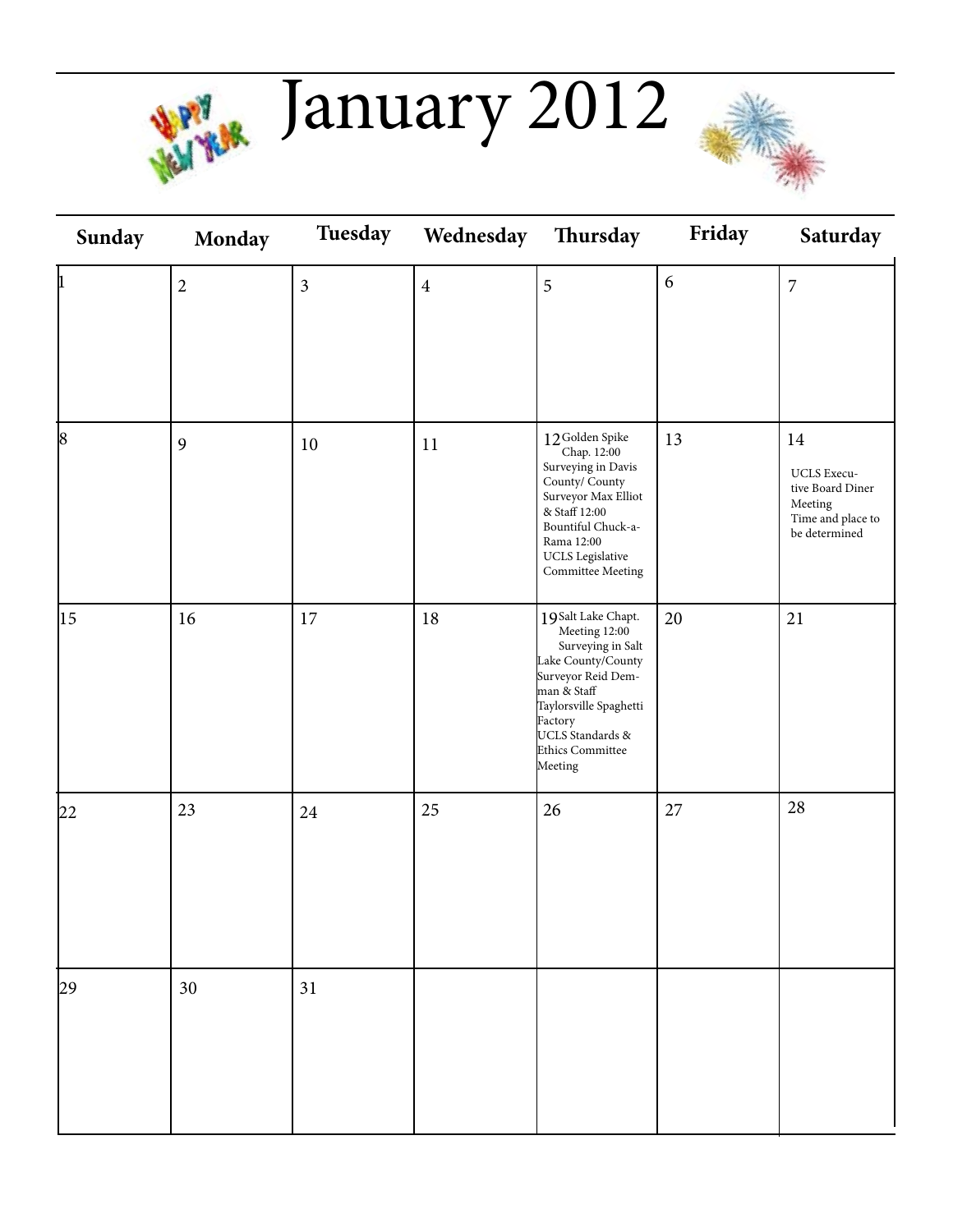# **NSPS / ACSM Merger**

Good Morning All,

 Since the meeting in Gaithersburg there have been some issues brought forth by the legal firm that is working on the merger between ACSM and NSPS that may push the merger past the desired date of December 31, 2011 and I wanted to keep everyone informed as to what is happening.

 There are some issues that require action by the ACSM Congress before the merger process can be completed: (1) There are some differences between the ACSM Articles of Incorporation and the ACSM Bylaws that must be addressed, (2) ACSM needs to accept the 1962 DC Nonprofit Corporations Act that was never adopted by previous ACSM Boards, and (3) have the Congress vote on a merger resolution and approve a Plan of Merger.

 After the ACSM Congress completes its work the Plan of Merger will be submitted for NSPS approval. Their issues can most likely be completed thought a telephone conference meeting but it is unlikely that they will meet before the desired date of December 31, 2011.

 As the proposed merger of ACSM and NSPS has had the desired date of December 31, 2011 for completion, NSPS has already filed some of the documents required to move staff from the ACSM corporation to the NSPS corporation. Since it appears that the merger will not be completed as expected, NSPS has agreed to become the employer of the current staff on January 1, 2012.

 Also, NSPS has agreed to "pay the normal monthly operating costs of ACSM and bill AAGS and GLIS for their respective portions of the costs, and will pay such normal operating costs until such time as we reach the April 2012 withdrawal deadline, or until the merger/dissolution of ACSM is achieved, and such monies paid would be considered an advance on monies owed by NSPS to ACSM for any services provided."

 NSPS hopes that the merger process with ACSM will be completed quickly. NSPS has also offered affiliation agreements to AAGS and GLIS, and has offered to continue to provide services to those organizations as ACSM has done in the past.

 This is where we are with the process to create our unified geospatial organization. Sometimes we have to slow down to get to our goal but the final result will be worth our efforts.

 I wish everyone "Merry Christmas and Happy Holidays". Bill Coleman, PLS GISP NSPS President

Please accept with no obligation, implied or implicit, our best wishes for an environmentally conscious, socially responsible, low stress, non-addictive, gender neutral celebration of the winter solstice holiday, practiced within the most enjoyable tradition of the religious persuasion of your choice, or secular practices of your choice, with respect for the religious/secular persuasions and/or traditions of others, or their choice not to practice religious or secular tradition at all.

**Holiday Greetings**

 May you have a fiscally successful, personally fulfilling, and medically uncomplicated recognition of the onset of the generally accepted calendar year 2012, but not without due respect for the calendars of choice of other cultures whose contributions to society have helped make America great, without prejudicing any other country, nor inferring or implying that this is the only 'America' in the western hemisphere, and without regard to the race, creed, color, age, physical ability, religious faith, choice of computer platform, or sexual orientation of the wishee.

 By accepting this greeting, you are accepting these terms. This greeting is subject to clarification or withdrawal. It is freely transferable with no alteration to the original greeting. It implies no promise of the wishers to actually implement the wishes for themselves or others, is void where prohibited by law, and is revocable at the sole discretion of the wishers.

 This wish is warranted to perform as expected within the usual application of good tiding for a period of one year, or until the issuance of a subsequent holiday greeting, whichever comes first, and said warranty is limited to replacement of this wish or issuance of a new wish at the sole discretion of the wishers.

 p.s. No trees were harmed in the transmission of this message; however, millions of electrons were greatly inconvenienced.

In other words-Merry Christmas!!!!!

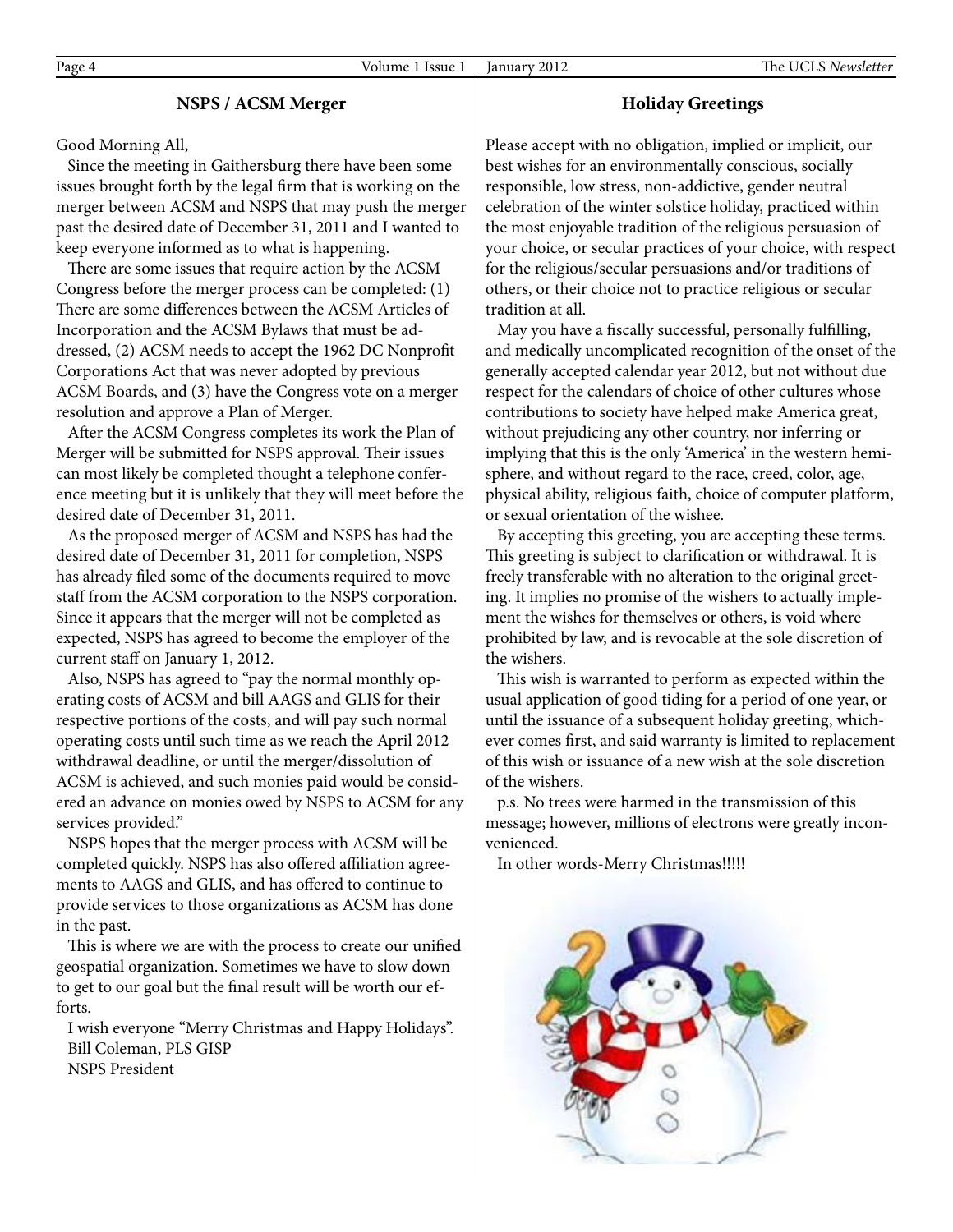# **2011 December ACSM Government Affairs Update**

**LightSquared Breaking News**--- Things are moving fast with our LightSquared GPS interference issue. As you may have heard by now, recent test results show that Light-Squared's separate analysis by the FAA found that Light-Squared's signals will interfere with a flight safety system designed to warn pilots of approaching terrain. The findings were presented to the technical steering group which represents nine federal agencies that make up the National Executive Committee for Space-Based Positioning, Navigation and Timing. The recent report is still being analyzed and more information should be made available soon.

#### **New Federal Prison Industries Legislation Introduced**---

Legislation was recently introduced in the House which would keep Federal Prison Industries out of the mapping and geospatial data business. H.R. 3634 has bi-partisan support. The bill prohibits FPI and its inmate workers from having access to a variety of geospatial information, about individual citizens' property of critical infrastructure location.

**3% Withholding Legislation VICTORY**--- Congress passed H.R. 674, legislation that repeals the requirement that, starting in 2013, Federal, state and some local governments withhold 3% of payments to contractors.

**LightSquared/GPS**--- Congress recently held a number of hearings on the LightSquared/GPS issue, and we expect several more hearings will be held. ACSM asked members to contact Chairman Ralph Hall's office with calls around the country responded to our call and flooded Chairman Hall's staff and e-mails. It was such a huge outpour of responses, that Chairman Hall got the message. But ultimately, the LightSquared issue will not be solved in Congress, but rather at the FCC.

The House Small Business Committee held a hearing on the LightSquared issue a couple of weeks after our meeting with Chairman Graves' staff. Although ACSM was not called as a witness at this hearing, language that we wrote was part of Chairman Graves' opening statement and we submitted question for the witnesses that were geared toward the effect LightSquared's plan would have on high-precision GPS and the people who use that data.

During the hearing, witnesses were clear that LightSquared's proposed plan---and proposed solutions --- would disable high-precision GPS devices. LightSquared's Jeff Carlisle testified for LightSquared and stated that there would "only be about 100,000 devices affected"; but that figure fluctuated at various stages of the hearing. Mr. Carlisle also claimed that

"99.75% of users won't be affected." Previously, that figure was 99.5%. And in any case, those affected remain to be the high-precision GPS users, including surveying professionals.

After the Congressional hearings, in which many Federal officials testified that LightSquared's plans would hurt Federal agencies' use of GPS; LightSquared announced that it has partnered with Javad GNSS, a GPS manufacturer, to develop a system that, it claims, will eliminate related interference issues for high precision GPS devices. We have not heard the details of this partnership, or how the proposed Javad GNSS system will affect the current problems; but we know that the proposed fix remains cost prohibitive for most surveying and mapping firms.

On September 13, 2011, the FCC issued a Public Notice that states, in part, that the FCC, in consultation with the National Telecommunications and Information Administration (NTIA), has determined that additional targeted testing is needed to ensure that any potential commercial terrestrial services offered by LightSquared will not cause harmful interference to GPA operations.

**At this point, the best place to voice your concern about the LightSquared issue is directly with the FCC. The FCC has an easy-to-use portal on its website to submit feedback on the testing results and other comments and concerns you may have:**

# **In order to submit a letter regarding the LightSquared modification request being processed by the International Bureau, follow these steps:**

 1. Go to the FCC International Bureau Electronic Filing system (IBFS): http://licensing.fcc.gov/myibfs/pleading. do and fill in the requested information. The type of pleading can be selected using a drop down menu. The selection of "letter" is most likely the correct one; "ex parte presentation notification letter" is used to report a prior oral ex parte meeting, and would not be correct here. Keep "no" checked on the "confidential information" line. Please note that there is no need to have or use an FCC Registration Number (FRN). The sender should fill out the information fields; there is no need to fill out the "Contact Information" field if the sender is posting di rectly.

 2. When this form is complete, select "Next Step" and you will be directed to a page requesting the FCCfile number for the LightSquared modification (SAT-MOD-20101118 -00239). Enter, or copy and paste the complete file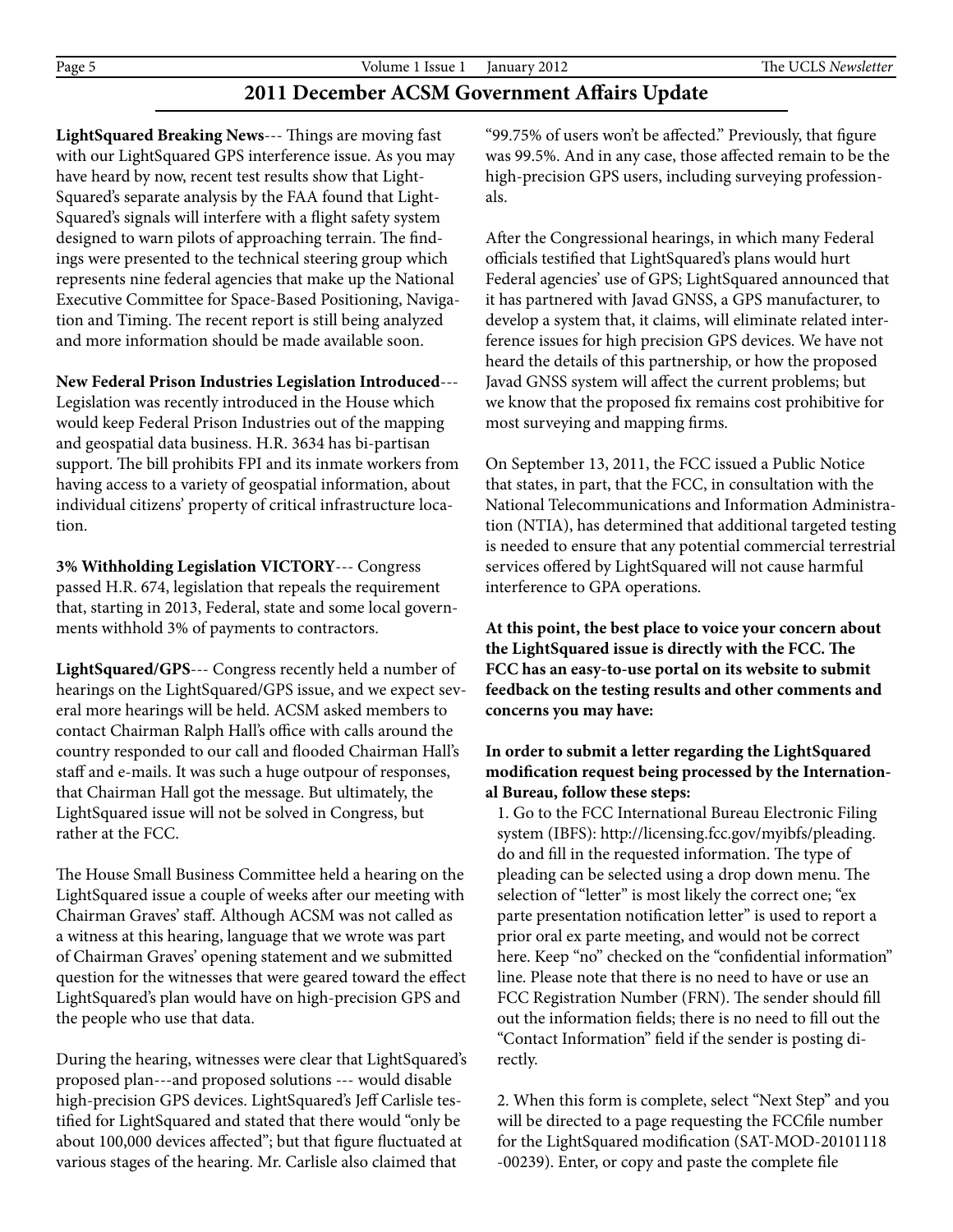# **2011 December ACSM Government Affairs Update Continued**

 number in the box. Click "Add File Numbers to Pleading List" and then check the box in the row that appears with the file number. Click "Next Step".

 3. The next step is to upload your letter. Click the icon under "Replace/Attach" and proceed to fill out the de scription of the letter and follow the upload instruction. The letter should be in pdf format.

 4. Click "Submit" after the letter is uploaded. You will receive an electronic confirmation that you can print and retain for your files.

All of the reports, comments and related FCC documents regarding the LightSquared issue can be found here: http://fjallfoss.fcc.gov/ecfs/comment/view?id=6016826095. And more information can be found here: www.saveourgps.org

**Preservation of Railroad Monumentation**--The preservation of railroad monumentation issue has been a big issue for us this year. We spent much of the year educating new Members of Congress about the issue; and we have found quite a bit support. We also found a lot of staff who don't understand the issue, and several Members of Congress and Staff who never heard of it, but are glad we brought it to their attention.

**The take-away from all of those meeting and discussion is this:** If This Issue Is Important to ACSM Members, Then Congress Needs to Hear About It. Just about every Member of Congress and staff person with whom we met said the same thing, 'How does this issue affect MY District?" The bottom line is, unless Members of Congress see a direct correlation between the issue and their District, they won't introduce the legislation; they may support it if someone else introduces it, but they won't introduce it.

**FEMA Floodmap Coalition News**-- The FEMA Floodmap Coalition met recently with FEMA officials to get an update on the Floodmap program.

The House version of the legislation included an amendment that "places a moratorium on the issuance of any updated rate maps from the date of enactment until the TMAC submits to the FEMA Administrator and Congress new mapping standards, thus allowing for the revision, update and change of rate maps only pursuant to a letter of map change, which includes a letter of map amendment, letter of map revision, and a letter of map revision based on fill."

**USGS Coalition**--- We are continuing to work with the USGS Coalition to support the USGS and its programs, particularly those related to surveying, mapping and geospatial issues. We once again are facing a Congress that does not understand the full value of the USGS, and is therefore not inclined to give it the funding necessary to fully carry out its programs and mission. The good news for us is that while most other USGS programs received funding cuts, programs important to the surveying and mapping profession received an increase in funding.

# **COFPAES Delegate Meeting**---

GSA Schedule- Abuse on A/E service contracts. COFPAES engaged the law firm, Crowell & Moring to write a brief on the legal conflict between GSA Schedules affecting A/E services and the Brooks Act.

Design-Build Study- For several years, COFPAES has discussed problems members experience with design-build implementation. A scope of an independent study was developed by COFPAES on the issue and staff held meetings with several parties, including agencies and Congressional staff to explore a study.

Policy on Inherently Governmental Function---The Office of Federal Procurement Policy has issued its long awaited policy on inherently governmental functions. COFPAES commented on the initial draft in 2010, as did ACSM. Few of the concerns expressed or recommendations made by COFPAES and ACSM were included in the final policy.

QBS was still relevant. All organizations stated that their members thought QBS and the Brooks Act were very important to the profession and should continue to be protected. But they did recognize that there is a problem and a threat that needs to be addressed: education, public relations and promotion of the value of QBS; lobby for more bidding bans by state licensing boards; re-write/amend the Brooks Act; create a mini-COFPAES organization in each state; revitalize, strengthen the QBS facilitator program.

**Funding for Trig-Star**---This year, Congress decided to do away with all earmarks in all legislation. So our search for funding for the Tig-Star program got a little more difficult. But we are continuing to work with key Members of Congress to find other avenues of Federal funding for the program including funding from grants through the National Science foundation and the Department of Education.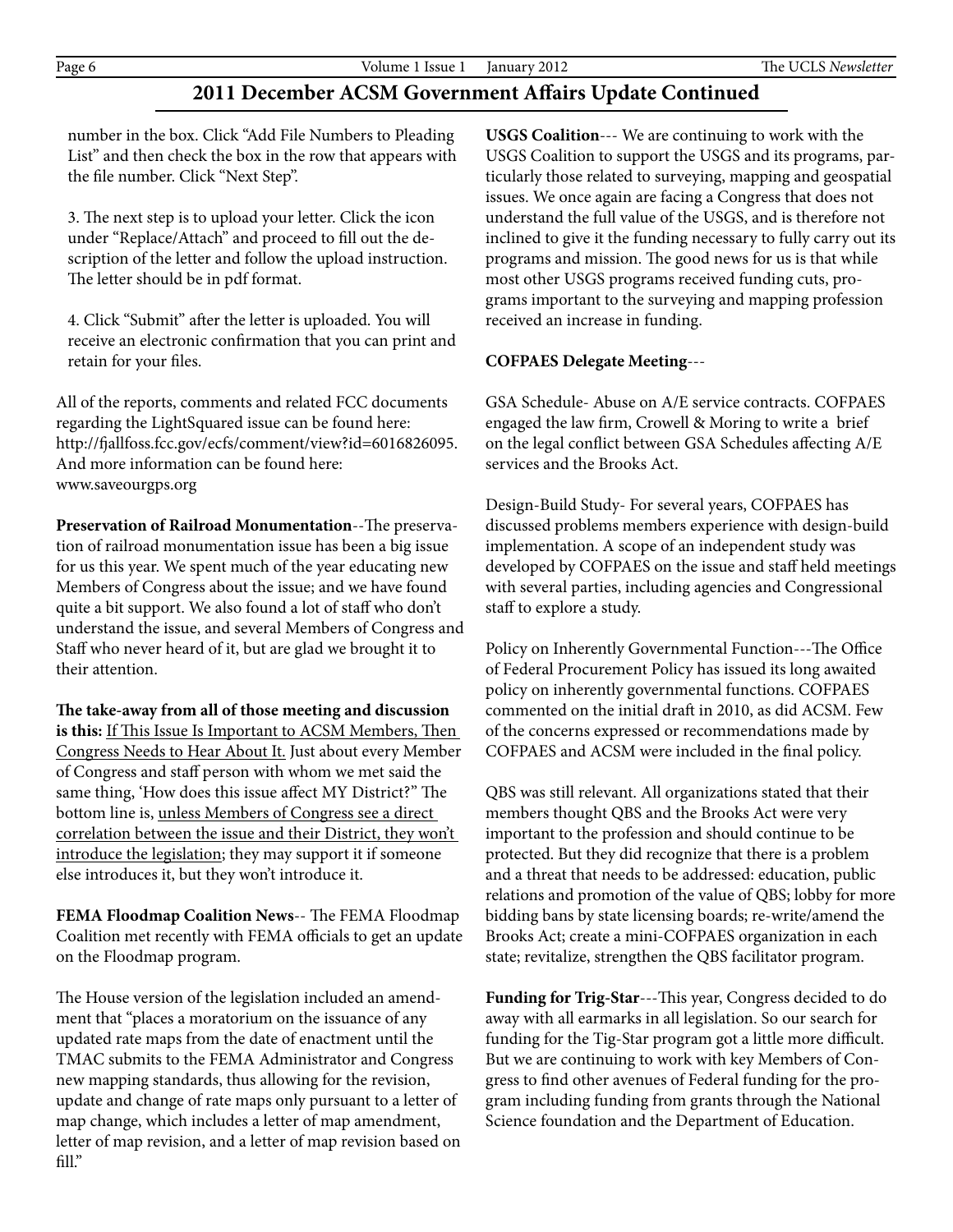Laurence Socci

The C. L. A. Group---Government Affairs Consultant

| <b>Update Continued</b><br>Federal Geographic Data Committee Launches New<br>In 2011, the Utah Council of Land surveyors welcomed the<br>Geospatial Website---The Federal government and its<br>following new members:<br>geospatial partners recently unveiled a prototype Geospatial<br><b>Book Cliffs</b><br>Platform website called www.geoplatfor.gov. The prototype<br>Donnell Allred, Student<br>version of the Geospatial Platform combines map based |                                                                |  |  |  |
|---------------------------------------------------------------------------------------------------------------------------------------------------------------------------------------------------------------------------------------------------------------------------------------------------------------------------------------------------------------------------------------------------------------------------------------------------------------|----------------------------------------------------------------|--|--|--|
|                                                                                                                                                                                                                                                                                                                                                                                                                                                               |                                                                |  |  |  |
|                                                                                                                                                                                                                                                                                                                                                                                                                                                               |                                                                |  |  |  |
|                                                                                                                                                                                                                                                                                                                                                                                                                                                               |                                                                |  |  |  |
|                                                                                                                                                                                                                                                                                                                                                                                                                                                               |                                                                |  |  |  |
|                                                                                                                                                                                                                                                                                                                                                                                                                                                               |                                                                |  |  |  |
|                                                                                                                                                                                                                                                                                                                                                                                                                                                               | Brandon Bowthorpe, PS                                          |  |  |  |
| data and tools with latest internet technologies to deliver                                                                                                                                                                                                                                                                                                                                                                                                   | Matt Bryant, Student                                           |  |  |  |
| Aaron Fedin, Student<br>geospatial information in a simple, understandable package.                                                                                                                                                                                                                                                                                                                                                                           |                                                                |  |  |  |
| Users can easily find federally-maintained geospatial data,<br>Todd Ostler, Student                                                                                                                                                                                                                                                                                                                                                                           |                                                                |  |  |  |
| services and applications, as well as access data from state,<br><b>Color Country</b>                                                                                                                                                                                                                                                                                                                                                                         |                                                                |  |  |  |
| tribal and local governments.                                                                                                                                                                                                                                                                                                                                                                                                                                 | Bartlett Dalton, PS                                            |  |  |  |
| Golden Spike                                                                                                                                                                                                                                                                                                                                                                                                                                                  |                                                                |  |  |  |
| National Geospatial Advisory Committee---The NGAC<br>Devron Anderson, Associate                                                                                                                                                                                                                                                                                                                                                                               |                                                                |  |  |  |
| met recently and made recommendations on a number of<br>Matthew King, Student                                                                                                                                                                                                                                                                                                                                                                                 |                                                                |  |  |  |
| Tyler Knight, Student<br>important issues.                                                                                                                                                                                                                                                                                                                                                                                                                    |                                                                |  |  |  |
| <b>Geospatial Platform</b>                                                                                                                                                                                                                                                                                                                                                                                                                                    | Cynthia Segriff, PS                                            |  |  |  |
| The NGAC strongly recommends that the FGDC Steering<br><b>Brayn Yates</b>                                                                                                                                                                                                                                                                                                                                                                                     |                                                                |  |  |  |
| <b>Salt Lake</b><br>Committee immediately take the following actions:                                                                                                                                                                                                                                                                                                                                                                                         |                                                                |  |  |  |
| Finalize the business plan and shared investment strat-<br>Brian Adams, Student<br>$\bullet$                                                                                                                                                                                                                                                                                                                                                                  |                                                                |  |  |  |
| egy for the Geospatial Platform as a part of the FY 2013<br>Burton Christensen, PS                                                                                                                                                                                                                                                                                                                                                                            |                                                                |  |  |  |
| Adam Dastrup, Associate<br>budget cycle.                                                                                                                                                                                                                                                                                                                                                                                                                      |                                                                |  |  |  |
| Designate the managing partner organization with ap-<br>Todd Ferrando, Student<br>$\bullet$                                                                                                                                                                                                                                                                                                                                                                   |                                                                |  |  |  |
| propriate authorities and responsibilities to implement<br>James Fisher, Student                                                                                                                                                                                                                                                                                                                                                                              |                                                                |  |  |  |
| the Geospatial Platform.<br>John Halleck, Affiliate                                                                                                                                                                                                                                                                                                                                                                                                           |                                                                |  |  |  |
| James Hart, Out of State                                                                                                                                                                                                                                                                                                                                                                                                                                      |                                                                |  |  |  |
| <b>STEM Coalition---ACSM</b> is a member of the Science,<br>Travis Martin, Student                                                                                                                                                                                                                                                                                                                                                                            |                                                                |  |  |  |
| Technology, Engineering and Mathematics (STEM) Educa-<br>Ted Mason, PS                                                                                                                                                                                                                                                                                                                                                                                        |                                                                |  |  |  |
| tion Coalition, and we signed on to a letter from the Coali-<br>Martina Nelson, Student                                                                                                                                                                                                                                                                                                                                                                       |                                                                |  |  |  |
| tion to Senators in support of the America COMPETES Act.<br>Eric Robins, PS                                                                                                                                                                                                                                                                                                                                                                                   |                                                                |  |  |  |
| The America COMPETES Act, which already passed the<br>Randy Sorenson, PS                                                                                                                                                                                                                                                                                                                                                                                      |                                                                |  |  |  |
| House, bolsters America's competitiveness by strengthening                                                                                                                                                                                                                                                                                                                                                                                                    | Matthew Stones, Associate                                      |  |  |  |
| the science, technology, engineering and math education                                                                                                                                                                                                                                                                                                                                                                                                       | Tyler Trujillo, PS                                             |  |  |  |
| fields at all levels. It gives support for basic research and                                                                                                                                                                                                                                                                                                                                                                                                 | John Vukonich, PS                                              |  |  |  |
| development programs in the STEM fields in elementary<br>Timpanogos                                                                                                                                                                                                                                                                                                                                                                                           |                                                                |  |  |  |
| Chad Hill, PS<br>and high school.                                                                                                                                                                                                                                                                                                                                                                                                                             |                                                                |  |  |  |
| Also, as part of STEM Education Coalition, we join over<br>Bryan Worthen, Student                                                                                                                                                                                                                                                                                                                                                                             |                                                                |  |  |  |
| 1,000 diverse groups representing all sectors of the tech-                                                                                                                                                                                                                                                                                                                                                                                                    |                                                                |  |  |  |
| nological workforce - from knowledge workers, to educa-<br>Unfortunately, in 2011, nine professional surveyors, one                                                                                                                                                                                                                                                                                                                                           |                                                                |  |  |  |
| tors, to scientists, engineers, and technicians, Through our                                                                                                                                                                                                                                                                                                                                                                                                  | student, one associate, and one affiliate declined our invita- |  |  |  |
| affiliation with the Coalition, we hope to be able to secure                                                                                                                                                                                                                                                                                                                                                                                                  | tion to renew their membership.                                |  |  |  |
| Trig-Star funding by finding broad support for the funding                                                                                                                                                                                                                                                                                                                                                                                                    |                                                                |  |  |  |
| with STEM Coalition members who can, in turn, help us<br>UCLS currently have 440 members, segregated into the fol-                                                                                                                                                                                                                                                                                                                                            |                                                                |  |  |  |
| gain support in Congress.<br>lowing categories:                                                                                                                                                                                                                                                                                                                                                                                                               |                                                                |  |  |  |
| Affiliate<br>12                                                                                                                                                                                                                                                                                                                                                                                                                                               |                                                                |  |  |  |
| Associate<br><b>Conclusion</b> ---As you can see, we've been quite busy this<br>23                                                                                                                                                                                                                                                                                                                                                                            |                                                                |  |  |  |
| year. As we move forward, we need the support of ACSM/<br>Licensed<br>354                                                                                                                                                                                                                                                                                                                                                                                     |                                                                |  |  |  |
| NSPS members and surveyors across the country to help us<br>Out of State<br>27                                                                                                                                                                                                                                                                                                                                                                                |                                                                |  |  |  |
| reach our goals. I welcome all questions, suggestions and<br>Student<br>14                                                                                                                                                                                                                                                                                                                                                                                    |                                                                |  |  |  |
| comments on this report.<br>Sustaining<br>1                                                                                                                                                                                                                                                                                                                                                                                                                   |                                                                |  |  |  |
| Sincerely,<br>Retired<br>9                                                                                                                                                                                                                                                                                                                                                                                                                                    |                                                                |  |  |  |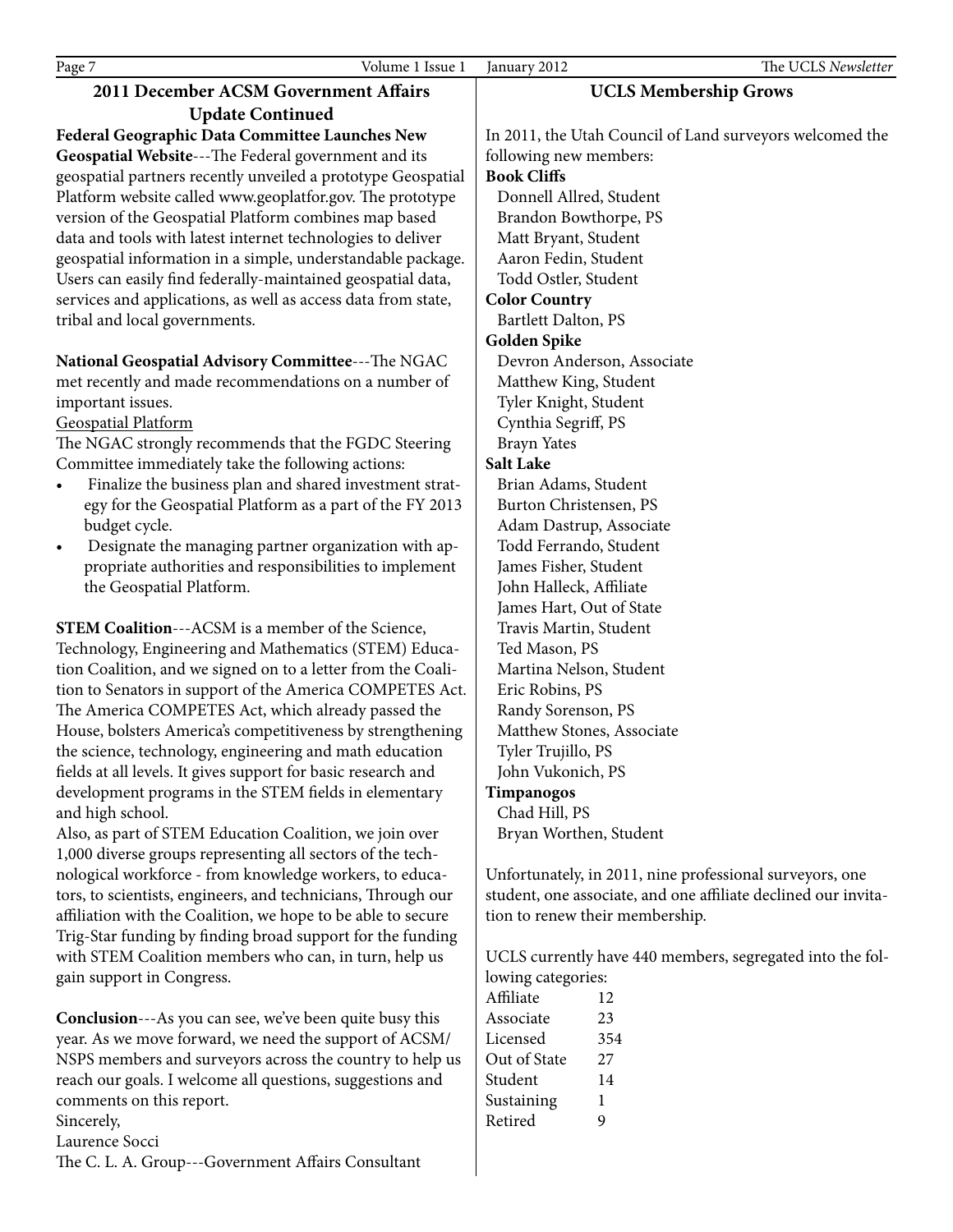# Martina Nelson 2010/2011 UCLS Scholarship Recipient



 Current position: Geomatics technician (field and office) for Park City Surveying, Park City, Utah. She currently resides in Salt Lake City, Utah.

 Martina was raised in a tiny farm town in Western Ohio, Arcanum. Her family then moved to Piqua, Ohio, the home of the original Union Suit long underwear. Yes, the red kind with the little 'flap' in the back! Later, in the 1980's she attended Ohio State University, studying Wildlife Management. When it became apparent that without at least a Master's degree, she would be mostly a campground cop, she re-evaluated her career choice. Wanting to stay in the environmental field at that time, she worked for non-profit environmental organizations: National Wildlife Federation, Michigan United Conservation Clubs (MUCC) and groundwater contamination organizations in Florida and Long Island New York.

 In 1998, she made her way back to her Ohio roots, got a job as a used book buyer and looked to change to a more financially stable career choice. She loved her non-profit work, but the income just wasn't what she wanted . Career testing showed that land surveying would be a good choice. She sent out resumes and made cold calls to owners of local surveying firms. She got a job as a rodman, moved up to instrument man 6 months later, then eventually crew chief. In 2001, she passed NSPS-ACSM's Certified Survey Technician for instrument operator, Level II.

 She got increasingly better job offers from the firms in the Columbus, Ohio area. She took a few CADD classes at the local college and got an office position with a large civil engineering firm (Floyd Browne Associates) in Delaware, Ohio. At first, the old school surveyor were skeptical that a woman could do the job. But once they saw her one-handed overhand swing of a 10-pound sledgehammer on the constructions sites, they warmed up to her considerably!

 In 2007, she moved to Utah and got her current position with Park City Surveying. Currently studying Geomatics at SLCC, she'll finish her degree then sit for her Utah PLS licensing exams. She loves the field of surveying for two reasons. First, nothing can happen on the ground without the surveyor, whether it's land development, a boundary survey for a property sale, or surveying a boundary for a conservation easement. Second, retracing previous surveyors' work is like working a puzzle and really fun.

 Balancing school, work and life has been the biggest challenge. Her strength has been scheduling her days to the hour. The necessity of studies has meant turning down most social activities, except for her volunteer work. There will be a bigger payoff at the end, when she has her degree in hand and her State of Utah surveying license.

 She sees the future of surveying technology increasing almost on a logarithmic curve. The technology is changing so quickly, and other fields like GIS are realizing how interconnected land surveying is to everything else tied to the land. Much discussion (often heated) occurs when discussing surveying and GIS. She feels they work closely together. Who better to run a GIS data collection project than surveyors? They've been locating items on the ground for a millennia! And they know respective demands for matching accuracy to the project at hand.

 In her free time, she enjoys hiking, camping, motorcycling, skiing, helping out at dog obedience trials, volunteering with her dog as a pet therapy team at local homes, and spending time with her family.

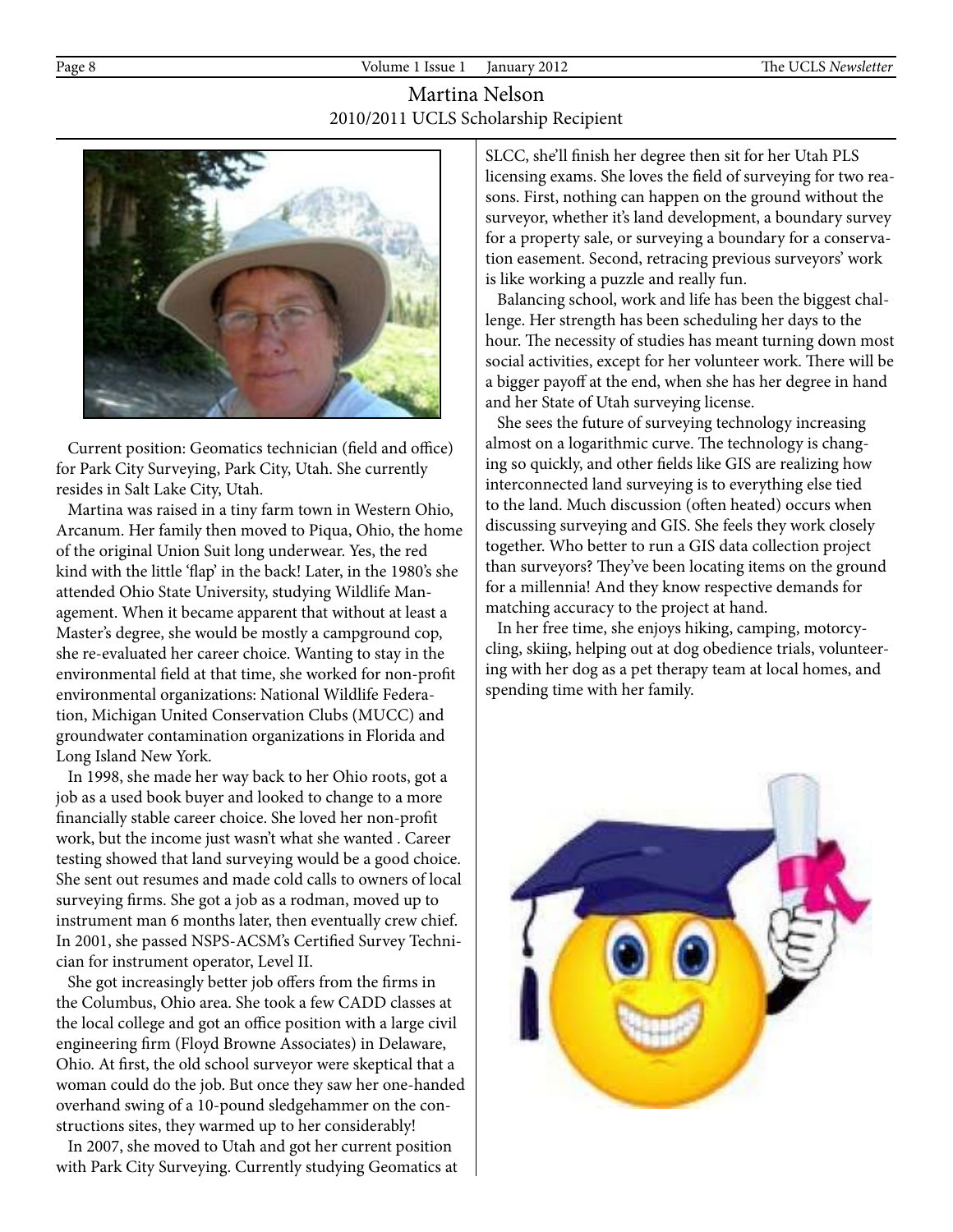#### **Publication Committee Report**

by: Steven Keisel

 The publication committee is in the process of soliciting articles, reports, and contribution from chapters, committees, and associates. Additionally we are exploring the cost effectiveness of a hard copy edition.

We anticipate a January 1, 2012 date and request all submittals be delivered by December 20.

# **Legislative Committee**

by: Dale Robinson

 The legislative committee continues to meet on the 2nd Tuesday of the month. Our next meeting is January 12th. We will be working on 3 directive this year.

 First, our recommended changes to 17-23 were reviewed by the County Surveyors and the Executive Board and it was decided to support only one change in current statute being one line to the 17-25-17 that states "as defined by rule". This is a good change and will allow the UCLS to adjust and update the rules governing the contents and instructions for boundary surveys without legislative action. Our plan is to prepare the bill for the 2013 legislative session and work in committee in the coming months to assemble the rules for boundary survey.

 Second, we will pursue legislation for the decriminalization of trespass by surveyors while accessing section corners required for surveys. 76-6-206.3 enacted in 2009 states that *"a person is guilty of a class B misdemeanor criminal offense of criminal trespass, if without authorization or right under state law, the person enters or remains on land which notice prohibiting entry is given by personal communication, fencing, or posted signs or markers."* Our goal is a right-of-entry exception.

 Third, we will outline the creation and operating policies for a Political Action Committee to advance the interests of the UCLS.

 Our lobbyist, Ryan Peterson, attends each month and is keeping us apprised of any other issues or bills that may affect us. His understanding of the legislative process is a real value to the committee as we consider the issues and complete tasks as assigned.

#### **Testing Committee Report**

by: Steven Keisel

 The testing committee has not met this year but anticipate a request from DOPL in the spring of 2012 to review the state specific portion of the licensing exam.

The committee has exchanged phone calls, emails, and visited on several topics.

#### **Surveying- the second oldest profession?**

**Deuteronomy 27:17** Cursed be he that removeth his neighbor's landmark. And all the people shall say, Amen

**Zechariah 4:10** For who has despised the day of small things? For these seven rejoice to see the plumb line in the land of Zerubbabel. They are the eyes of the Lord, which scan to and fro throughout the whole earth.

**Joshua 18:4** Give out from among you three men from each tribe and I will send them, and they shall go through the land and describe it according to their inheritance.

**Revelations 21:16** And the city lieth foursquare and he measured the city with a reed.

**Zechariah 2:1** I lifted up mine eyes and looked and behold a man with a measuring line in his hand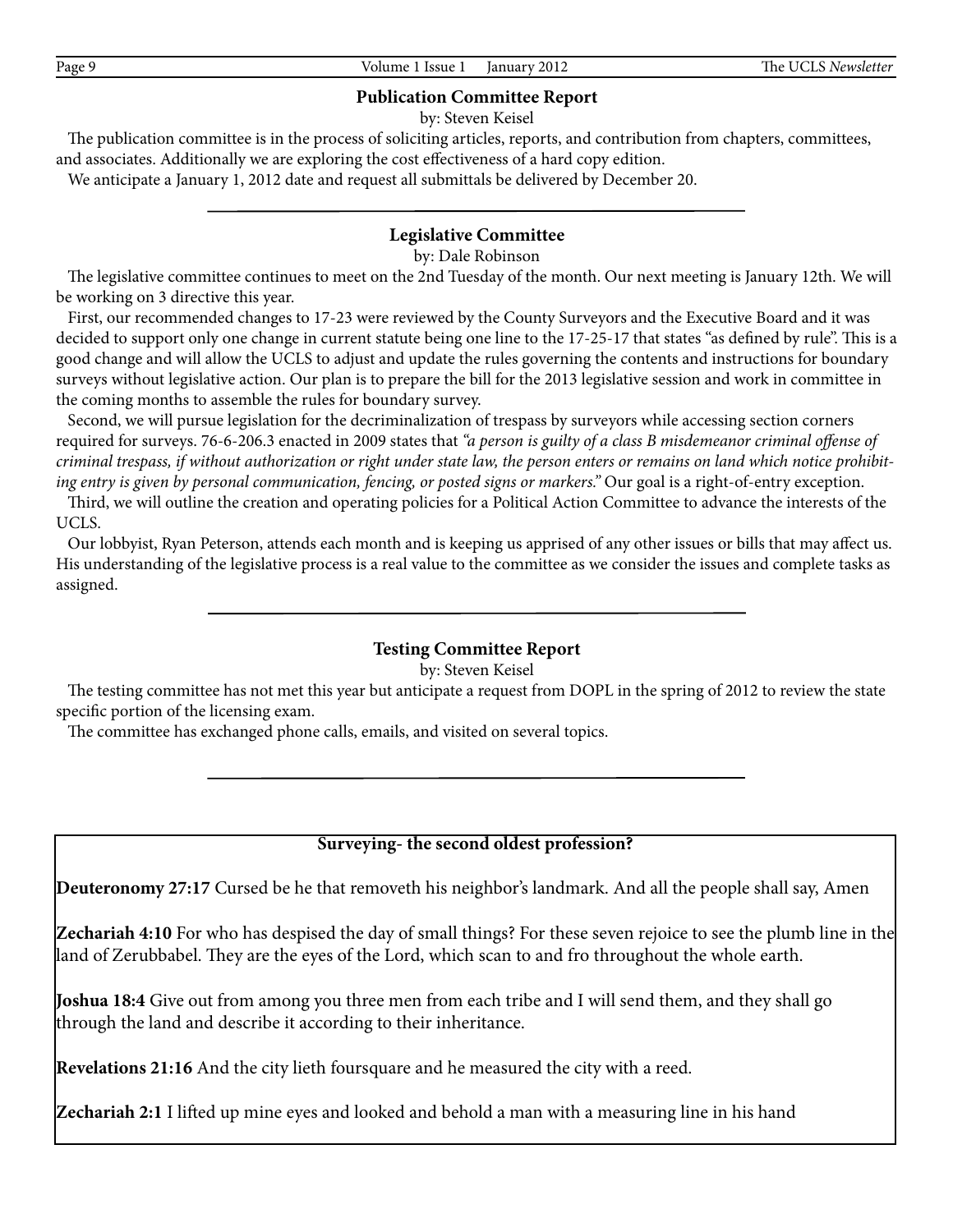# **Convention Committee**

by: Scott Bishop This year's conference: February 9-10, 2012 Dixie Center, St. George

 In the last Convention meeting, the committee finalized the schedule, looked over the menu, determined what we would hand out as give-a-ways, prizes, and general 'swag.' We also determined that we would like to present the handouts digitally. Those who wish to have a hard copy material can print them off the website at their own convenience. We also reviewed the last several conferences to see where we can improve.

 **Please remember that we are still collecting items for the scholarship auction, don't throw any survey related items out, please donate them to the UCLS to raise money for scholarships.** Be sure and save the date and make arrangements to attend the conference early. If you have any ideas or comments please let us know.

#### **Membership Committee**

by: James Couts

 The membership committee has been in communication with a website designer. Jeff Searle has been assigned and is coordinating the website re-design with the designer. We are shooting for a completion date of January so that we can market the new website at the 2012 convention.

 The membership committee has proposed a "participation drive" that will incorporate a raffle based on participation in UCLS activities from February 2011-January 2012. We are hoping the convention committee will "budgetary" join with the membership committee in supporting this raffle for the 2012 convention. Board members, at he the PR/Membership Committee Chair would be ineligible to win prizes. The Drive/raffle points would breakdown as follows:

1 pts for a Chapter Meeting up to a total of 4 pts

2 pts for a committee meeting up to a total of 12 pts

5 pts for sponsoring a H.S. to have a Trig-Star program

2 pts for a Foresight Article up to 4 pts

2 pts for representing the UCLS at a promotional event up to 4 pts

If the Convention Committee and the Membership committee pool their resources, we are hoping to get the following prizes:

1 Flat Screen TV, 1 ShotGun, 1 IPad (or similar tablet), and 2 IPod touches

 We are hoping to join with the Convention committee in sponsoring the convention handouts. We have heard a lot of feedback from the UCLS members geared at 2 different items:

1) is the desire to have a collection of all laws, statutes, codes, and court cases affecting the survey profession, and 2) is that most people don't use the paper handouts from the convention. We are hoping to solve this two fold by handing out flash drives that contain all the applicable information described above, as well as the presentation paperwork that would normally be handed out at the convention. If over 500 are ordered, pre-loaded flash drives with the UCLS logo on them can be as low as \$7 each, but we may want to get larger ones.

 If the convention committee is willing to join with us on these two ventures, we feel our members would greatly benefit and feel like there is more to the UCLS than just CEU's.

# **Salt Lake Chapter Report**

by: Mike Withers

 2011 has been another exciting year. It seems they go faster and faster. In the last quarter the Salt Lake Chapter has been as busy as ever. We have had some great lunches this year. In October Mr. Troy Langston with Monsen Engineering spoke to us about "TGO Post Processing Issues" and a "Manufacturer's Point of View" on the Light Squared Problem at The Old Spaghetti Factory. We had a great turn out (40-50 people).

 Our November luncheon was also a great success. We were lucky enough to have Mr. Ross Hansen P.L.S., P.E. speak to us about "Utah Water Rights". He works for the Utah Division of Water Rights. It was a great presentation held at Joe Morley's BBQ. We had another great turn out (45-50 people). I would like to thank out presenters again for their help.

 I have high hopes for our upcoming year. You should have received your ballot for next year's officers. I am so pleased to have it full of great candidates; it's a win-win ballot. Don't forget to vote.